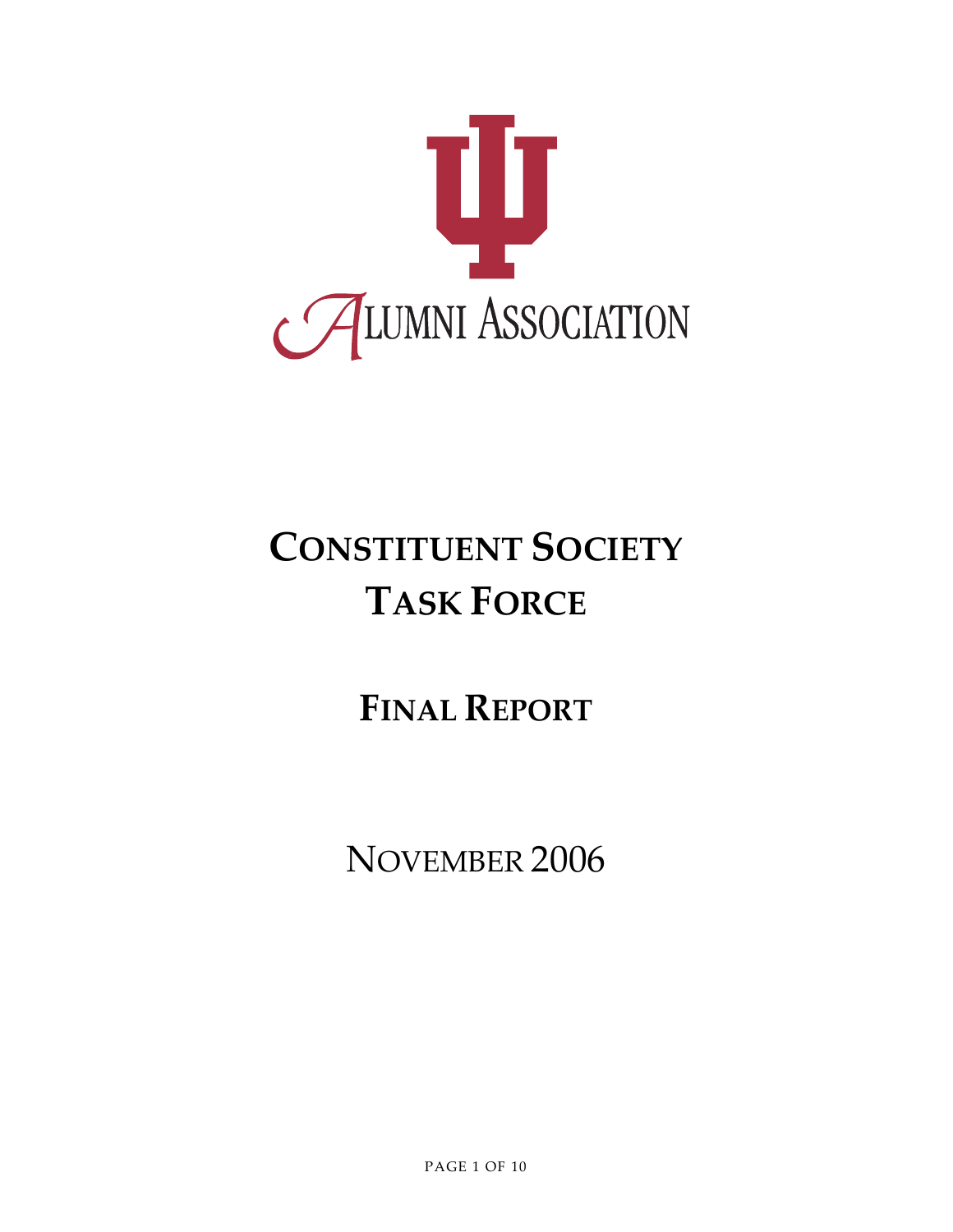## **TABLE OF CONTENTS:**

- **PAGES 3–4: HISTORY / BACKGROUND**
- **PAGE 5: METHODOLOGY**
- **PAGES 6–9: RECOMMENDATIONS**
- **PAGE 9: CONCLUSION**
- **PAGE 10: APPENDICES A–J**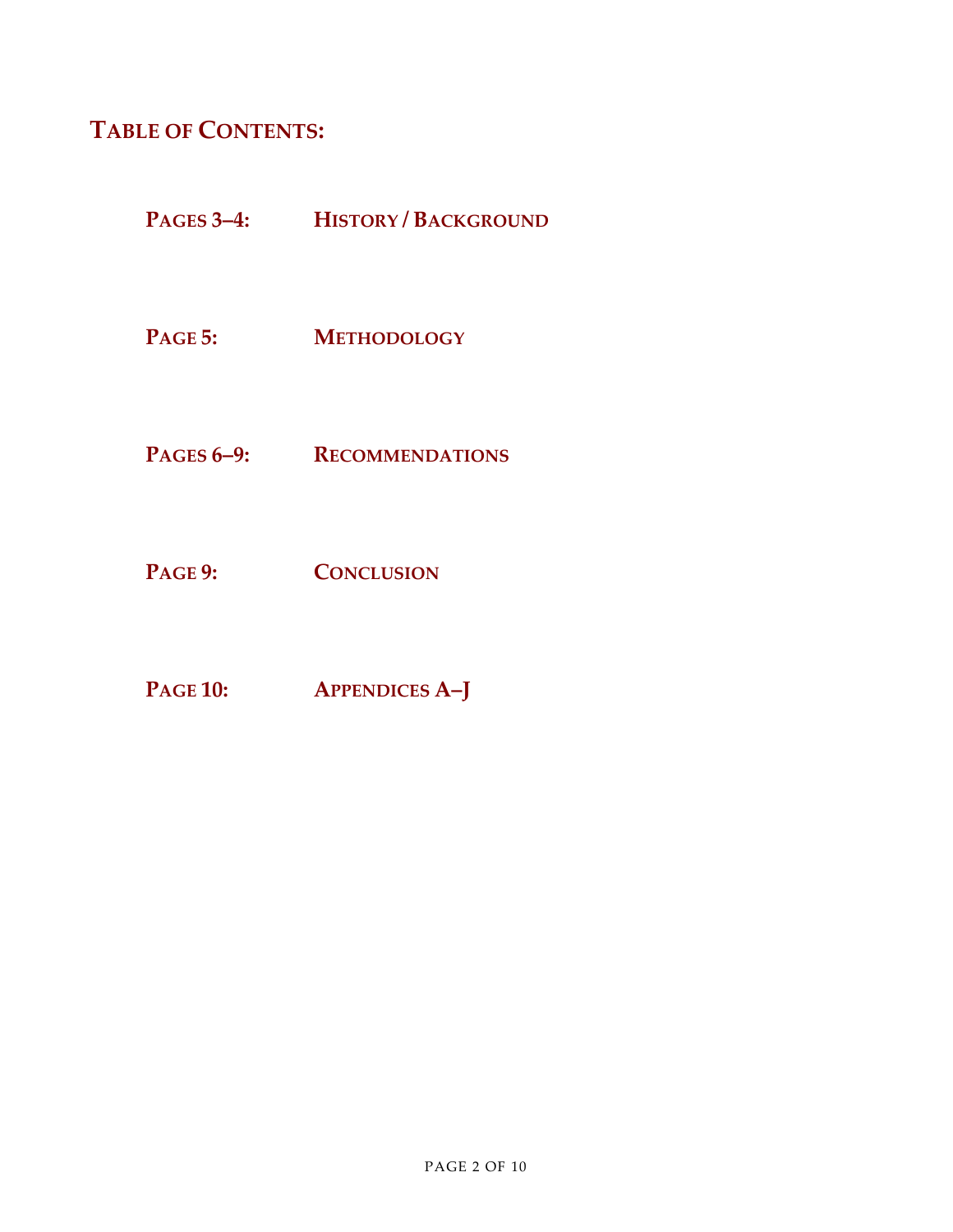## **HISTORY / BACKGROUND:**

The Indiana University Alumni Association (IUAA) provides several ways for alumni and friends with similar interests to connect — through their schools and regional campuses (constituent societies), by where they call home (chapters), and through their special interests (affiliate groups).

Constituent societies have been organized to serve the needs of graduates of IU's various schools and regional campuses. In addition to keeping alumni informed about one another as well as developments within their schools and professions, constituent societies enhance and contribute to the excellence of the schools, campuses, and IU. Each member of the Alumni Association who has earned an IU degree is automatically a member of his or her school or campus constituent society.

Constituent societies began in the 1940s. The IUAA was one of the first alumni associations to begin a constituent society program, and has long been recognized as a leader in this area of alumni programming. The School of Dentistry Alumni Association and School of Business Alumni Association were the first constituent societies to organize. By 1950, seven alumni associations had been formed, and today the number has grown to 28.

Prior to 1974, alumni of a constituent society were asked to make a voluntary contribution to their respective society in addition to their IUAA membership dues. In 1974 the dues structure was changed, and the dues were unified. Membership in the IUAA included membership in one's constituent society, or societies in many cases. Membership in a constituent society was no longer voluntary. This change simplified the dues structure and eliminated the confusion caused by asking alumni to join multiple alumni organizations.

As part of restructuring the dues program, a dues allocation formula was developed to allocate funds on an annual basis to each of the societies, based on their paid membership figure. The formula has changed a few times since 1974, and currently the IUAA allocates \$1,000 to each society, plus \$6.25 per paid member.

Constituent societies range in size from the College of Arts and Sciences — which is the largest — with nearly 120,000 alumni and a membership of more than 20,000 to the School of Physical Education and Tourism Management — which is the smallest — with nearly 2,000 alumni and a membership of nearly 400 members.

The Trustees of Indiana University have designated the IUAA with the primary responsibility for all IU alumni relations programs. Each constituent society is assigned an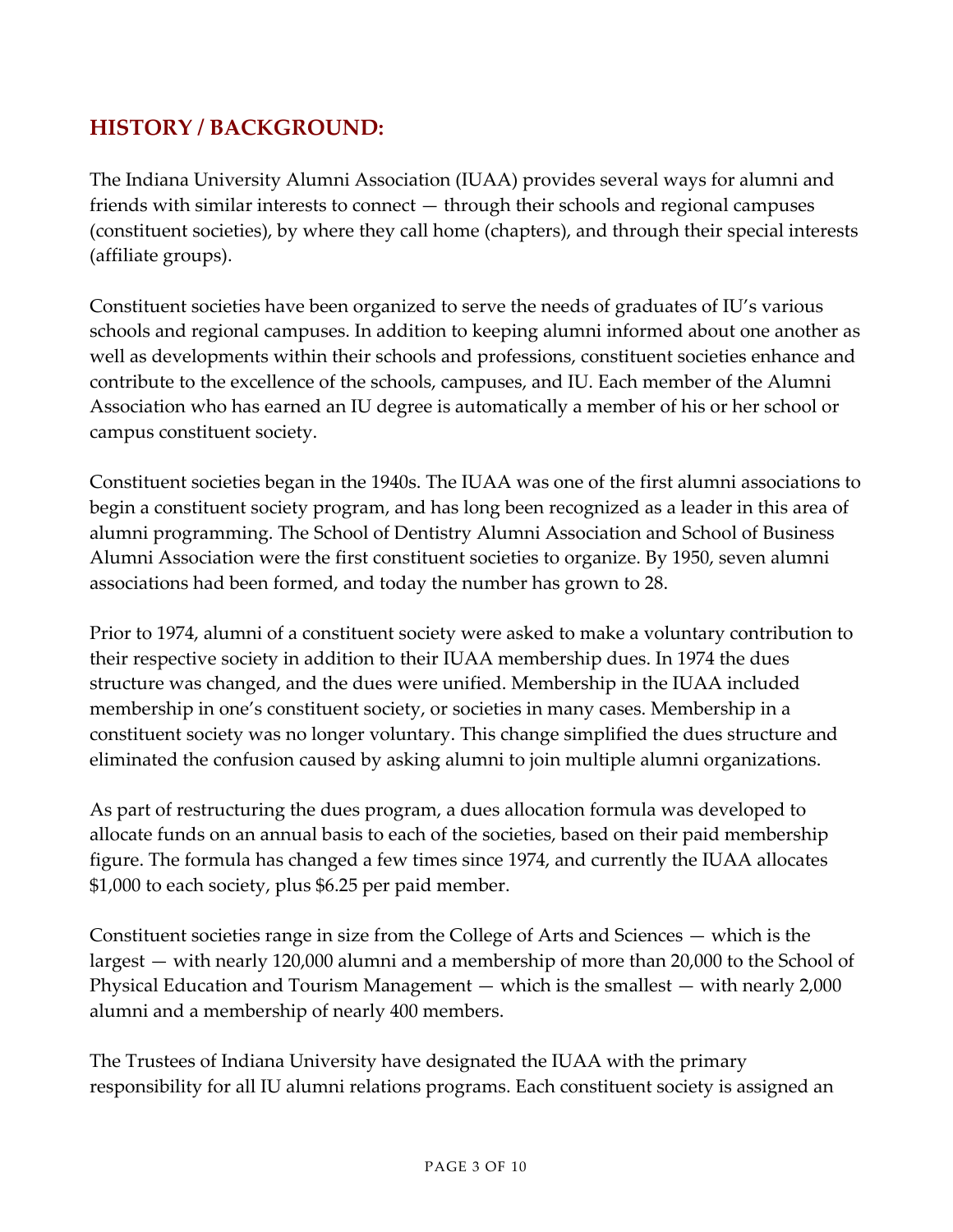IUAA staff member to assist the society in coordinating its programs and activities. In addition, the IUAA provides many other services to support the societies. These services include membership promotion and renewal programs, editing and design services, financial services, assistance with electronic communications, and liability insurance. Many of the schools and campuses also provide financial and staff support for the societies.

The IUAA formed the Bloomington Alumni Professionals Forum and the Indianapolis Advancement Professionals Forum, each are comprised of staff members from the university schools and IUAA staff. The forums meet a few times each year to learn about IUAA updates and to discuss common issues and programs.

In November 2005, IUAA President and CEO Ken Beckley appointed a Constituent Society Task Force to "study the IU schools' constituent societies framework, programs, and services." The task force was comprised of representatives from the IUAA staff, alumni relations staff members from some of the schools, and several volunteer leaders. The task force report was to be completed by Nov. 1, 2006. (Note that a Regional Campus Constituent Society Task Force will be appointed in 2006 to conduct a similar study for the constituent societies serving the six regional campuses and IUPU-Columbus.)

The task force met three times, conferred with many volunteers and staff members, and performed a benchmarking survey. From these deliberations and findings, several recommendations were formulated that the task force members feel will enhance and significantly improve the constituent society program.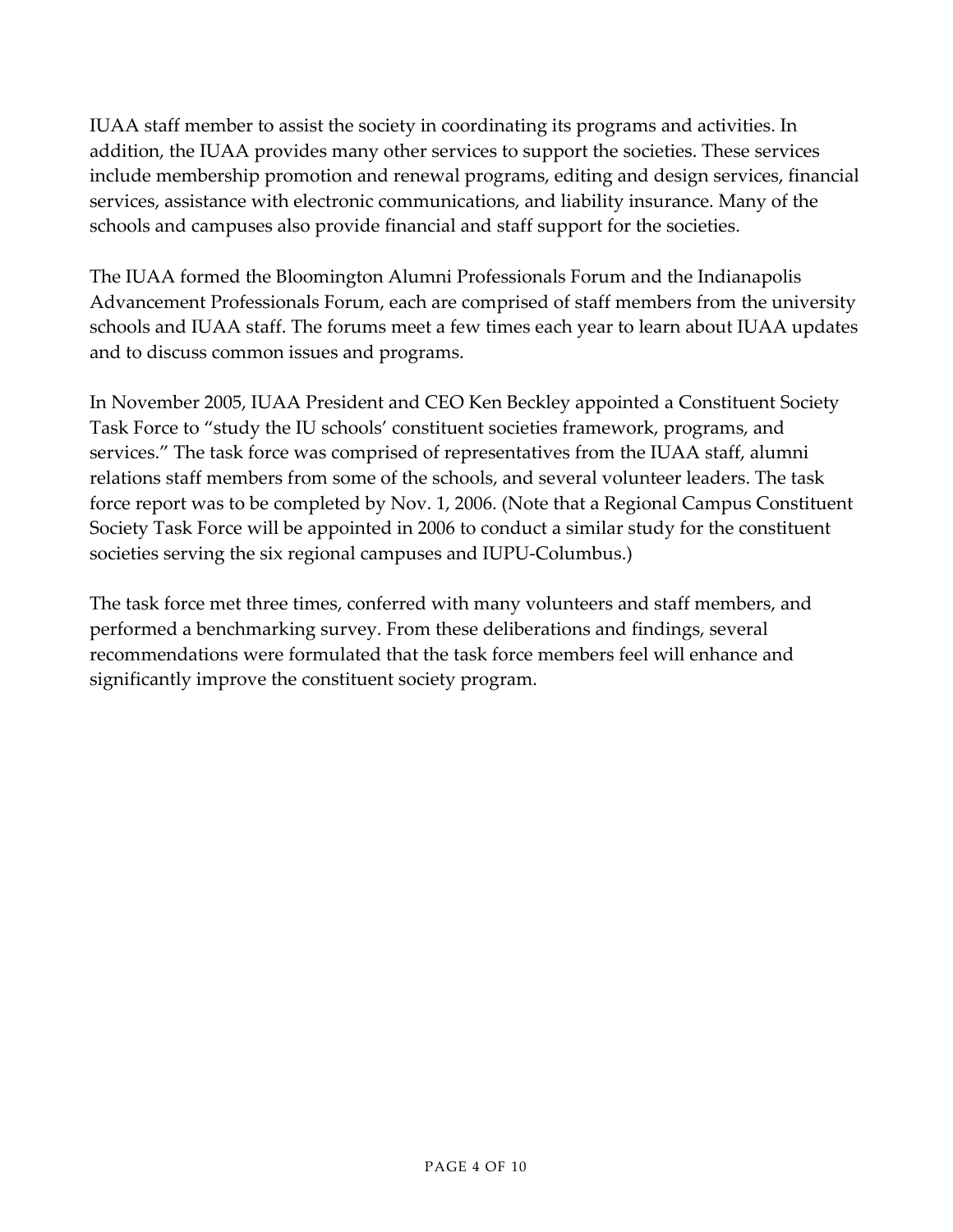## **METHODOLOGY:**

To complete its charge, the Constituent Society Task Force Committee used the following methodology to determine its recommendations.

**June 2005** – Executive Council focus group developed questions and issues to be addressed by the task force

**Nov. 2005** – Task force appointed by IUAA President and CEO Ken Beckley

**Jan. 2006** – Task force committee met in Bloomington, Ind.

**March 2006** – Task force members met with Bloomington Alumni Professionals Forum

**April 2006** – Task force members met with Indianapolis Advancement Professionals Forum

**April 2006** – Task force committee met at IUPUI

**April–June 2006** – Task force performed a benchmarking survey with peer institutions including:

- Ohio State University
- University of Missouri
- University of Connecticut
- University of Illinois
- UCLA
- Purdue University
- Duke University
- University of Minnesota
- Iowa University
- University of Michigan

**June 2006** – Task force members met with Executive Council focus group

**Aug. 2006** – Task force committee met for its final meeting by conference call

**Sept. 2006** – Task force members met with Bloomington Alumni Professionals Forum

**Nov. 2006** – Task force completed its report and submitted it to IUAA President and CEO Ken Beckley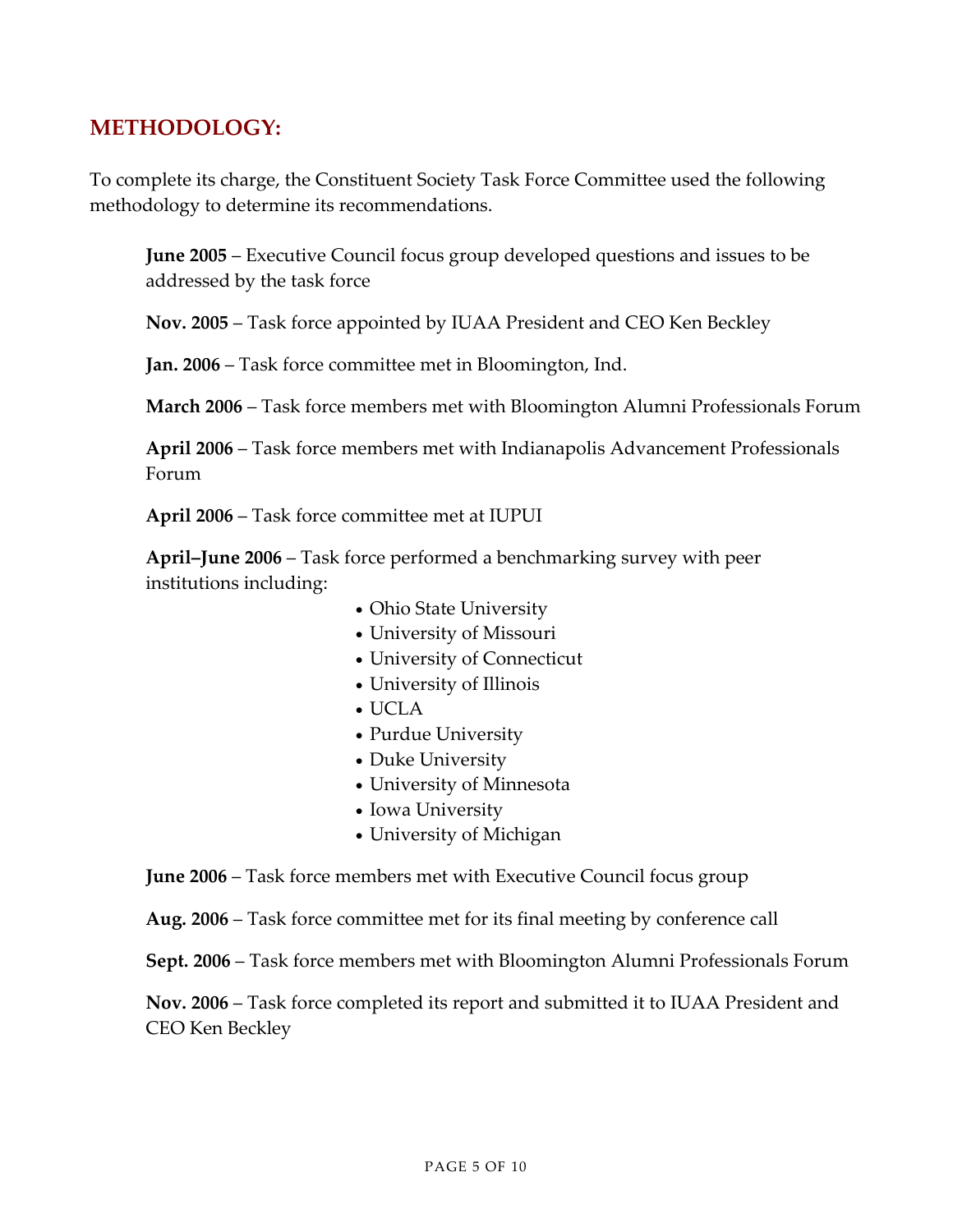## **RECOMMENDATIONS:**

## **1. STRUCTURE AND GUIDELINES:**

Constituent societies can more effectively serve IU alumni and schools by implementing the following recommendations:

#### *A. Establish guidelines for multi‐campus constituent societies (schools who represent more than one campus).*

Guidelines for multi‐campus constituent societies should include the development of advisory boards by the parent board for all other campuses that grant degrees. Different models could be offered for different schools.

It is also recommended by the task force that a representative from each campus that grants degrees sit on the parent board. Guidelines for campus board would include recommendations for board structure, how to request funds from the parent board, how allocations from the parent board are to be used, and ways to promote membership and activities.

### *B. Require each constituent society to establish annual goals and submit them to the IUAA with their proposed budgets by July 1.*

Establishing annual goals and budget will encourage constituent societies to plan for the upcoming year and develop a budget to meet those plans. Having the goals and budget by July 1 will allow the IUAA to begin the fiscal year with budgets in place for the constituent societies. This would coincide with the beginning and ending of constituent societies officers' terms.

### *C. Establish criteria for constituent societies with a set of minimum expectations to go along with their annual goals and budget.*

To encourage an active constituent society, the IUAA should develop a minimum set of standards for constituent societies. These standards could become a baseline for any awards program. Through this process, constituent societies not meeting the criteria would be identified and provided additional assistance by the IUAA. Also, the IUAA could possibly develop sanctions for those constituent societies that repeatedly underachieve the standards.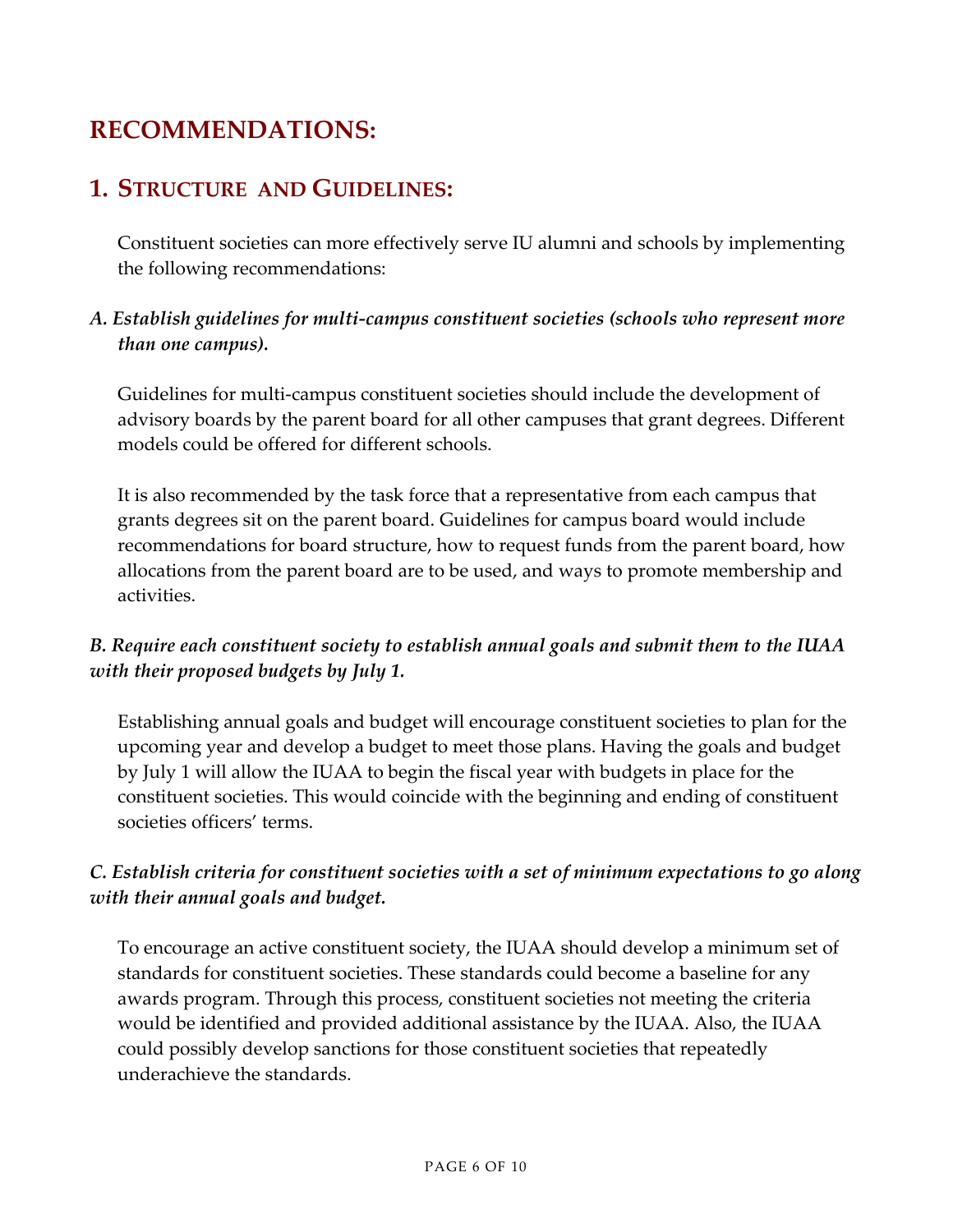#### *D. Establish an annual report for constituent societies to document the level of activities and programs.*

The annual reports produced by the constituent societies will create a permanent record of the activities of constituent societies. This will help in communications among constituent societies to see what others are doing. From these reports, a summary report could be developed to include in the Executive Council materials or to be reported at an Executive Council meeting. These reports could become the documents which are used for any awards program.

#### *E. Develop a model board structure*

Expand the existing Constituent Society Guidelines document to include elements of board structure. These elements could include, but are not limited to: encouraging societies to have a nominating committee which assists in building a diverse board, including student representation; set terms to begin on a July 1 and end on June 30; establish terms lengths (one, two, or three years); encourage term limits; and establish an orientation programs for new board members.

#### *F. Create policies/guidelines for adopting resolutions and signing contracts.*

Before a constituent society board passes a resolution, it should confer with both the administration of the school and the IUAA to seek input.

## **2. NEW INITIATIVES :**

Constituent societies provide a very important service to our alumni, the IU Alumni Association, the schools, and Indiana University. We would like to enhance the program by suggesting the following three new initiatives:

#### *A. Create a constituent society leadership conference*

Create a constituent society leadership conference to provide current and future constituent society leaders with methodology and tools for continued success. It is also suggested that successful past and current leaders of constituent societies be involved in planning, organizing, implementing, and presenting at the conference. It is further suggested that we invite other successful constituent society leaders and programmers from other peer institutions to be presenters as well. It is felt that this conference should be tied to the annual Executive Council meeting in June.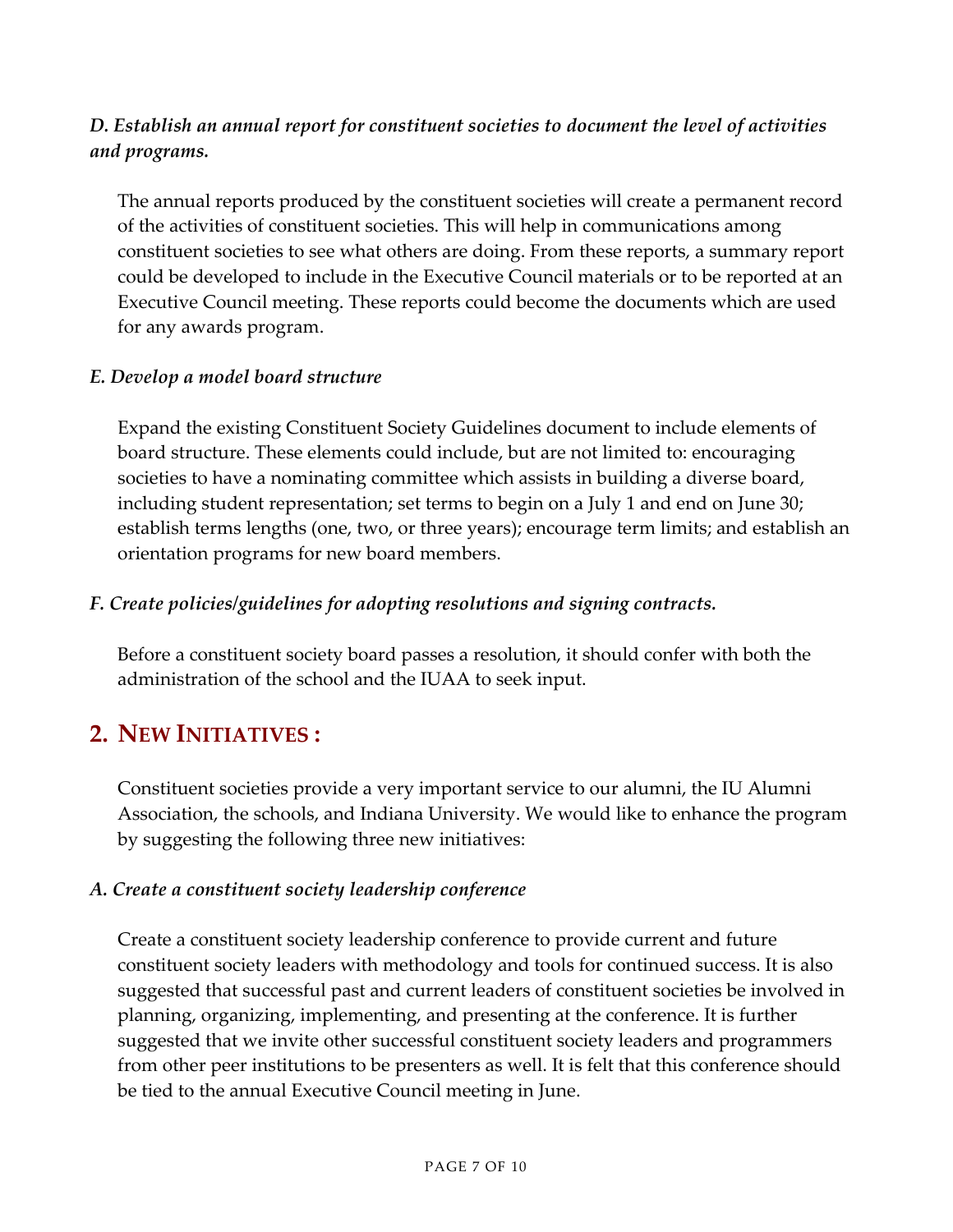#### *B. Develop a constituent society awards program similar to the chapters' model.*

Development of a constituent society awards program similar to the IUAA chapter model. Each constituent society will be assigned to a category based on its size. Constituent societies will compete to attain recognition for certain goals and objectives. It is felt that financial incentives and a banner recognition program are the best ways to acknowledge the success of each category. Examples of the types of awards are: Best and Most Improved recognition for — publications, activities, community involvement, student engagement, membership, scholarships, and obtaining e‐mails.

#### *C. Establish a grant program for special programs or new initiatives.*

Establish a grant program for special programs and new initiatives. In the spring of each year the president and CEO of the IUAA will write to each constituent society to offer them the opportunity to apply for this financial incentive. A committee appointed by the president and CEO of the IUAA will review and select the most innovative programs and initiatives prior to the normal budget cycle of the IUAA.

## **3. COMMUNICATIONS:**

The need for effective communication was reviewed by the task force. Communication is a vital factor for ensuring consistent and effective operations of the constituent society program. Through various communication tools, constituent society staff and boards will have the ability to better meet the needs of alumni and serve the schools. Our recommendations include:

#### *A. Create an online leadership manual for constituent society leaders and staff***.** *Development of a Web‐based application tool like the Chapters Resource Center to help manage the flow of constituent society requests for mailings, events, speakers, and more.*

The manual will cover expectations, policies, and roles of board members, and general information on the IU Alumni Association. This manual will be utilized by incoming board members as well as a reference tool for current board members. The Web‐based application will also serve as a tool for constituent society staff and volunteers to manage and track requests.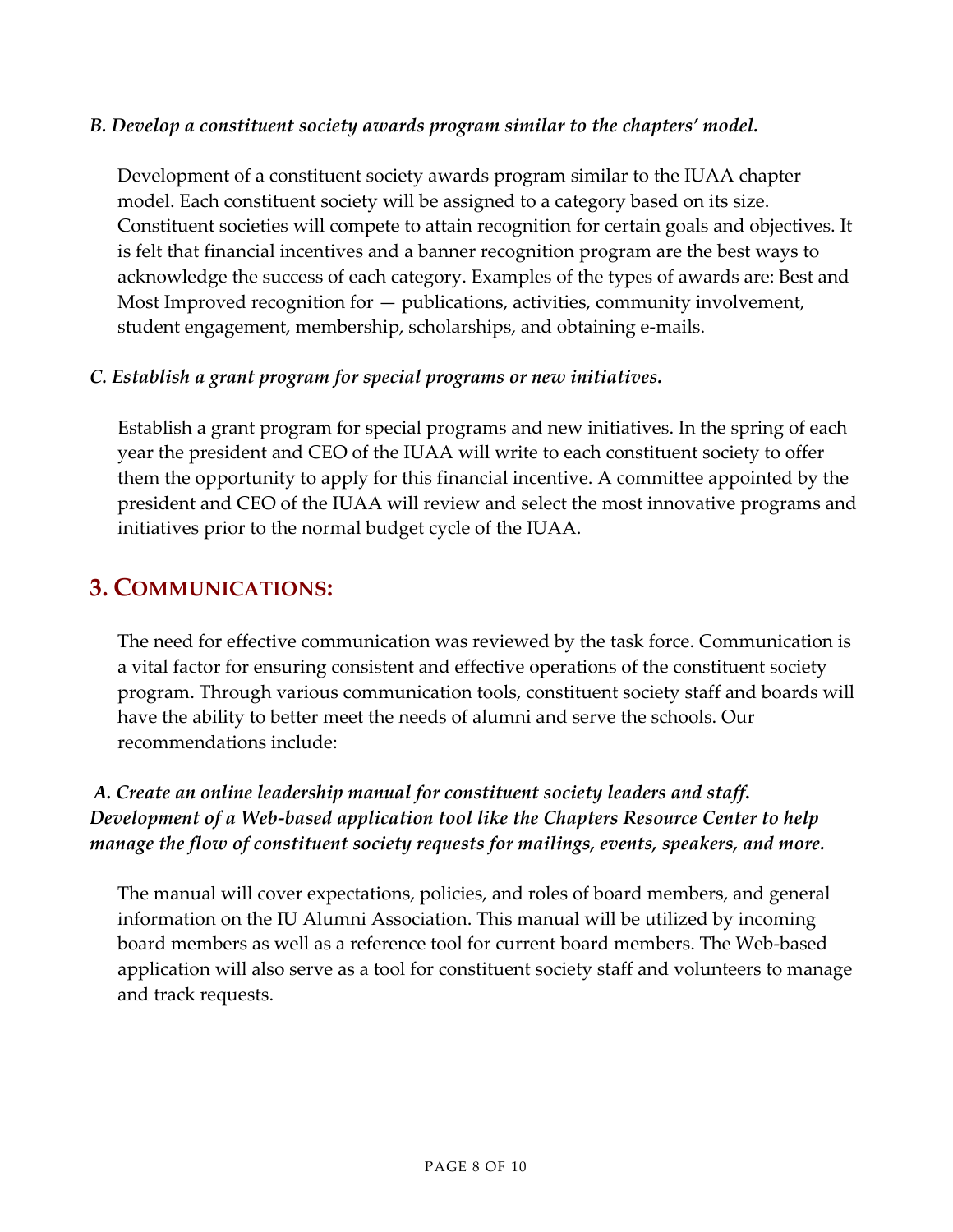#### *B. Create a quarterly or semi‐annual e‐newsletter to all constituent society leaders.*

This would be drafted by constituent society staff and would be a valuable tool in informing alumni leaders and boards of significant changes in the association, important upcoming dates (including the Chapters Major Events list), or changes in services or resources. A print version should also be available for those who are not Web savvy or who prefer to have a hard copy. The newsletter could also provide timely reminders, news, and information about such things as the leaders conference, grant program, awards program, budget deadlines, and related items.

#### *C. Develop more combined chapters and constituent societies programming*

We suggest ongoing communication between chapters and constituent societies in order to maximize resources, increase attendance, and serve alumni and the university through various events. A list of major chapter events should be sent to the Bloomington Alumni Professionals Forum and the Indianapolis Advancement Professionals Forum. By staying knowledgeable of chapter events, it is possible for constituent societies and chapters to partner on regional events and activities.

### *D. Organize an annual or semi‐annual meeting between the IUAA president and CEO and chancellors, deans, associate deans, and other departments with external relations staff to educate them about their role in alumni programs and about the IUAA.*

These meetings will serve as an IUAA orientation for those who are new staff members, reinforce their important role in the alumni relations program, and update them on the IUAA.

## **CONCLUSION:**

In conclusion, members of the task force appreciate the opportunity to have served the Indiana University Alumni Association in reviewing the constituent society programs. It is clear we have a solid program and one which can be taken to a new level of activity and support for Indiana University and the association. We look forward to following the progress of the association and its staff as they move ahead in working with the constituent societies.